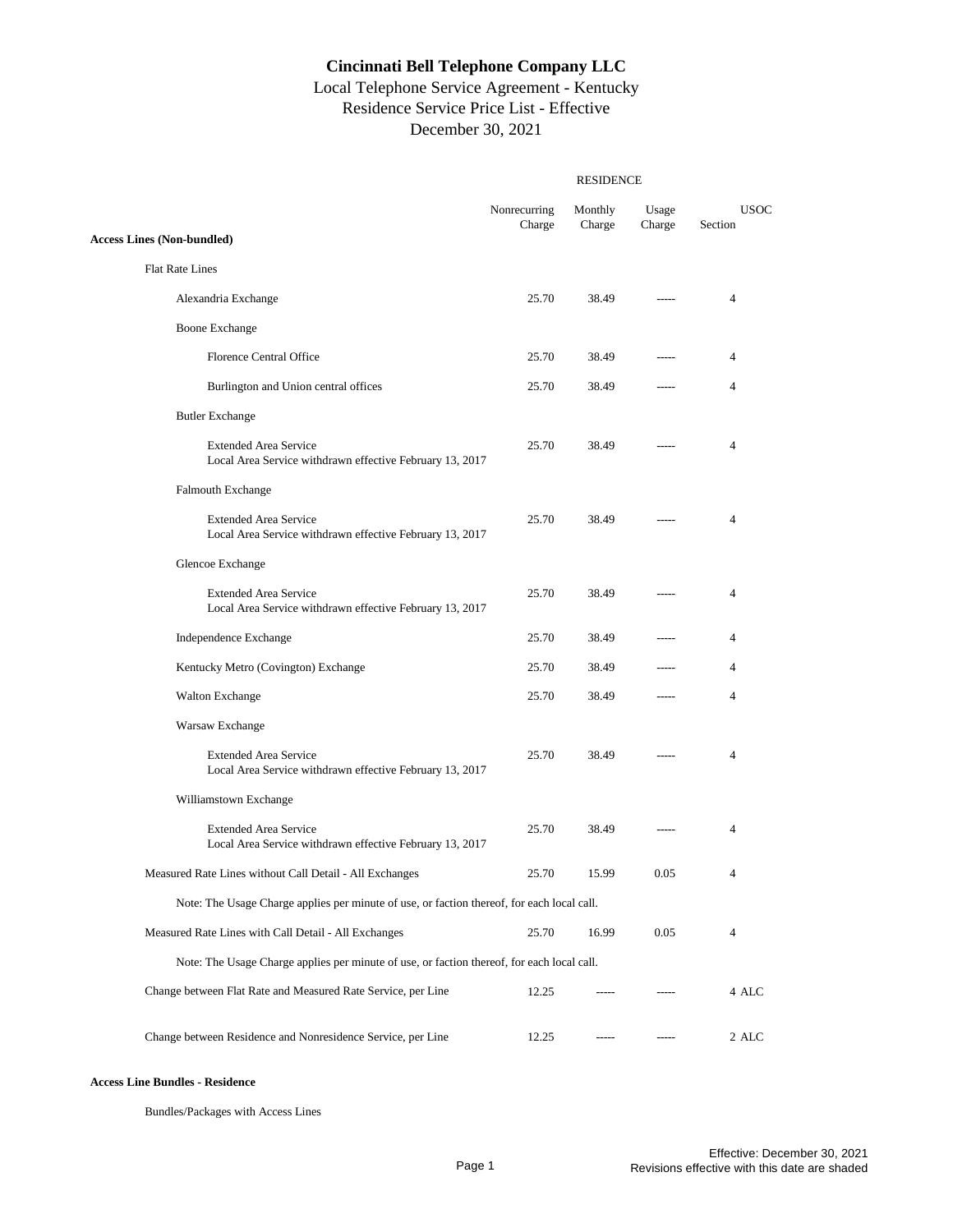# Local Telephone Service Agreement - Kentucky Residence Service Price List - Effective December 30, 2021

|                                                                                                                                                                                                                                                     | <b>RESIDENCE</b>       |                   |                 |                        |  |
|-----------------------------------------------------------------------------------------------------------------------------------------------------------------------------------------------------------------------------------------------------|------------------------|-------------------|-----------------|------------------------|--|
|                                                                                                                                                                                                                                                     | Nonrecurring<br>Charge | Monthly<br>Charge | Usage<br>Charge | <b>USOC</b><br>Section |  |
| Complete Connections with 50 minutes of Long Distance                                                                                                                                                                                               |                        |                   |                 |                        |  |
| Alexandria, Boone, Independence, Kentucky Metro, and<br><b>Walton Exchanges</b>                                                                                                                                                                     |                        | 43.95             |                 | 6 NLUYU                |  |
| Butler, Falmouth, Glencoe, Warsaw, and Williamstown<br>Exchanges                                                                                                                                                                                    |                        | 53.00             |                 | 6 NLUYV                |  |
| Complete Connections with Unlimited Long Distance                                                                                                                                                                                                   |                        |                   |                 |                        |  |
| Alexandria, Boone, Independence, Kentucky Metro, and<br>Walton Exchanges (\$10 for Long distance)                                                                                                                                                   |                        | 53.95             |                 | 6 NLUYU                |  |
| Butler, Falmouth, Glencoe, Warsaw, and Williamstown<br>Exchanges (\$10 for Long distance)                                                                                                                                                           |                        | 61.00             |                 | 6                      |  |
| Home Pak Reach with Unlimited Long Distance                                                                                                                                                                                                         | See Note A             | 35.00             |                 | 6 REACH                |  |
| Home Pak Advantage with Unlimited Long Distance (\$10 for<br>Long distance) (Grandfathered 1/1/2020)                                                                                                                                                | NA                     | 46.00             | -----           | 6 HMPKP                |  |
| Home Pak Lite with 30 minutes of Long Distance<br>(Grandfathered 1/1/2020)                                                                                                                                                                          | NA                     | 34.99             |                 | 6 HMPKR, HMPKT         |  |
| Home Pak Lite with 150 minutes of Long Distance (\$5 for<br>long distance)<br>(Grandfathered 1/1/2020)                                                                                                                                              | NA                     | 39.99             | -----           | 6 HMPKR, HMPKT         |  |
| Home Phone Pak (Grandfathered)                                                                                                                                                                                                                      | NA                     |                   |                 |                        |  |
| Alexandria, Boone, Independence, Kentucky Metro, and<br>Butler, Falmouth, Glencoe, Warsaw, and Williamstown                                                                                                                                         | NA<br>NA               | 41.99<br>51.00    | $---$           | 6 NLUYX<br>6 NLUYY     |  |
| Home Phone Pak with Unlimited Long Distance (e-bill<br>additional \$5) (Grandfathered)                                                                                                                                                              |                        |                   |                 |                        |  |
| Alexandria, Boone, Independence, Kentucky Metro, and<br>Butler, Falmouth, Glencoe, Warsaw, and Williamstown<br>Note: these are 100 minute plans in KY tariff                                                                                        | NA<br>NA               | 46.99<br>56.00    | $- - - - -$     | 6 NLUYX<br>6 NLUYY     |  |
| Home Phone Pak 2 with 100 Minutes of Long Distance (Grandfathered)                                                                                                                                                                                  |                        |                   |                 |                        |  |
| Alexandria, Boone, Independence, Kentucky Metro, and<br>Butler, Falmouth, Glencoe, Warsaw, and Williamstown                                                                                                                                         | NA<br><b>NA</b>        | 51.99<br>59.00    | $- - - - -$     | 6 HMPK2<br>6 HMPK4     |  |
| Home Phone Pak 2 with Unlimited Long Distance (Grandfathered)                                                                                                                                                                                       |                        |                   |                 |                        |  |
| Alexandria, Boone, Independence, Kentucky Metro, and<br>Butler, Falmouth, Glencoe, Warsaw, and Williamstown<br>Note: The monthly charge is discounted \$5.00 if<br>the customer also purchases high speed internet<br>service from Cincinnati Bell. | NA<br>NA               | 60.99<br>69.00    | -----           | 6 HMPK2<br>6 HMPK4     |  |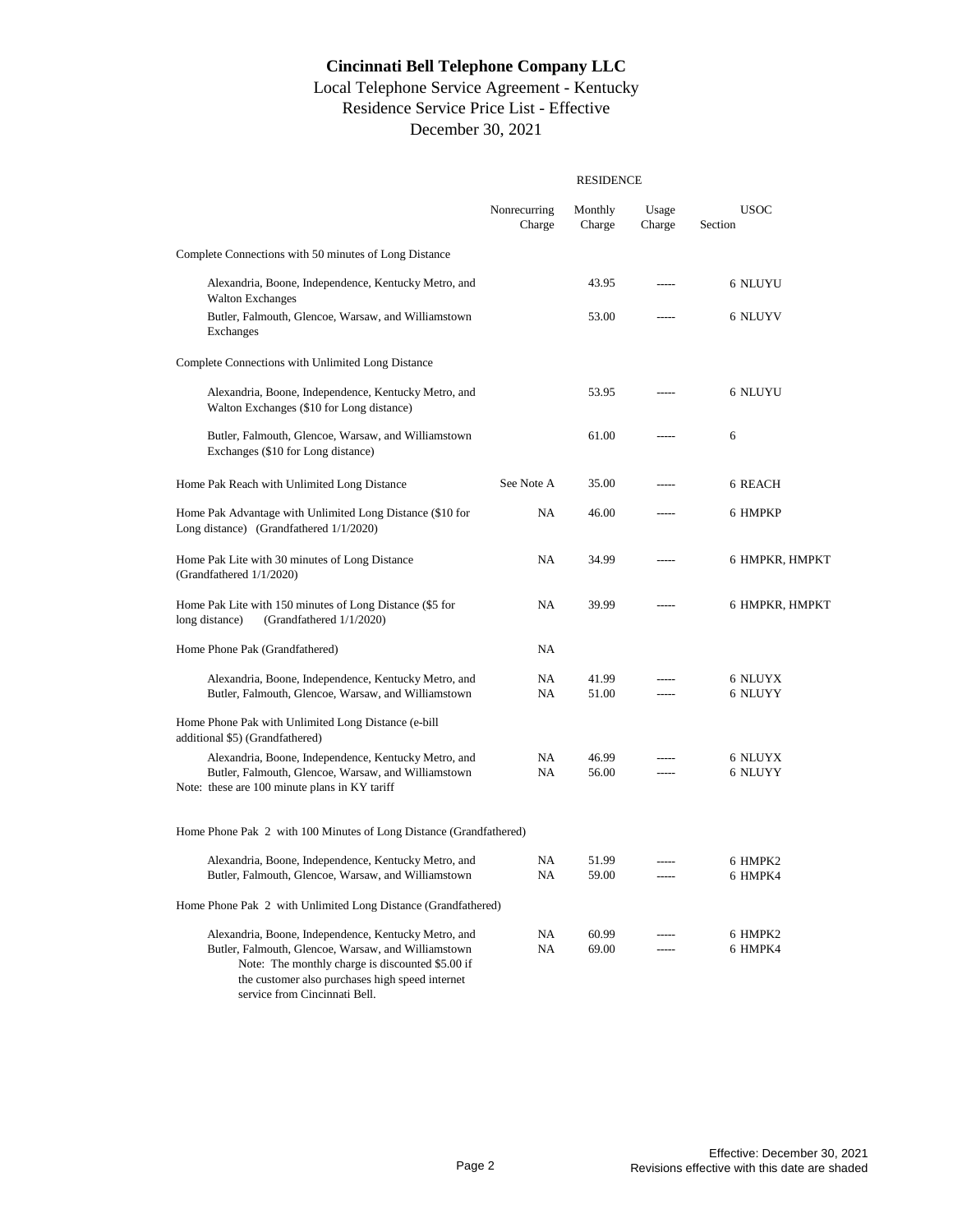### Local Telephone Service Agreement - Kentucky Residence Service Price List - Effective December 30, 2021

|                                                                                                                                                                                                                                                         | <b>RESIDENCE</b>       |                   |                 |                        |  |
|---------------------------------------------------------------------------------------------------------------------------------------------------------------------------------------------------------------------------------------------------------|------------------------|-------------------|-----------------|------------------------|--|
|                                                                                                                                                                                                                                                         | Nonrecurring<br>Charge | Monthly<br>Charge | Usage<br>Charge | <b>USOC</b><br>Section |  |
| Price For Life (Grandfathered)                                                                                                                                                                                                                          |                        |                   |                 |                        |  |
| Home Pak Lite with 30 Minutes LD and Zoomtown 768                                                                                                                                                                                                       | NA                     | 45.00             |                 | 6                      |  |
| Home Pak Lite with Unlimited LD and Zoomtown 768                                                                                                                                                                                                        | NA                     | 52.00             |                 | 6                      |  |
| Home Phone Pak 2 with Unlimited LD and Zoomtown                                                                                                                                                                                                         | NA                     | 60.00             | -----           | 6                      |  |
| Home Pak Lite with 30 Minutes LD and Zoomtown 5                                                                                                                                                                                                         | <b>NA</b>              | 55.00             | $- - - -$       | 6                      |  |
| Home Pak Lite with Unlimited LD and Zoomtown 5MB                                                                                                                                                                                                        | <b>NA</b>              | 62.00             |                 | 6                      |  |
| Home Phone Pak 2 with Unlimited LD and Zoomtown 5                                                                                                                                                                                                       | NA                     | 70.00             | -----           | 6                      |  |
| Home Pak Lite with 30 Minutes LD and Zoomtown 10                                                                                                                                                                                                        | NA                     | 64.99             |                 | 6                      |  |
| Home Phone Pak 2 with Unlimited LD and Zoomtown                                                                                                                                                                                                         | <b>NA</b>              | 79.99             | -----           | 6                      |  |
| Home Pak Lite with 30 Minutes LD and Zoomtown 20                                                                                                                                                                                                        | NA                     | 74.99             | -----           | 6                      |  |
| Home Phone Pak 2 with Unlimited LD and Zoomtown                                                                                                                                                                                                         | NA                     | 89.99             | $- - - -$       | 6                      |  |
| Home Pak Lite with 30 Minutes LD and Zoomtown 30                                                                                                                                                                                                        | <b>NA</b>              | 84.99             | -----           | 6                      |  |
| Home Phone Pak 2 with Unlimited LD and Zoomtown                                                                                                                                                                                                         | NA                     | 99.99             | $---$           | 6                      |  |
| Second Line Added to Bundle, per Line (Limit One)                                                                                                                                                                                                       |                        |                   |                 |                        |  |
| Flat Rate Line with no Features                                                                                                                                                                                                                         |                        |                   |                 |                        |  |
| Kentucky Metro Exchange<br>All Other Exchanges                                                                                                                                                                                                          | 25.70<br>25.70         | 17.24<br>22.24    | $---$           | 6<br>6                 |  |
| Flat Rate Line with Any/All Complete Connections Features -                                                                                                                                                                                             | See Note A             | 22.25             | $- - - -$       | 6                      |  |
| Service Establishment, per Line                                                                                                                                                                                                                         |                        |                   |                 |                        |  |
| Access Line Establishment                                                                                                                                                                                                                               |                        | 25.70 See Above   |                 | 6 ALE                  |  |
| <b>Bundle Establishment</b>                                                                                                                                                                                                                             |                        | 6.50 See Above    | $---$           | 6                      |  |
| Note A: The Bundle Establishment Charge<br>applies to establish new service, convert to the<br>bundle, or move service to a different address. In<br>addition, the Access Line Establishment Charge<br>applies to establish new service or move service |                        |                   |                 |                        |  |
| <b>Billed Number Screening, per Line or Telephone Number Screened</b>                                                                                                                                                                                   |                        |                   |                 |                        |  |
| No Collect Billing, per Line/Telephone Number Screened<br>No Third Number Billing, per Line/Telephone Number Screened                                                                                                                                   | 5.00<br>5.00           | 1.50<br>1.50      |                 | 17<br>17               |  |
| No Collect or Third Number Billing, per Line/Telephone Number<br>Screened                                                                                                                                                                               | 5.00                   | 1.50              |                 | 17                     |  |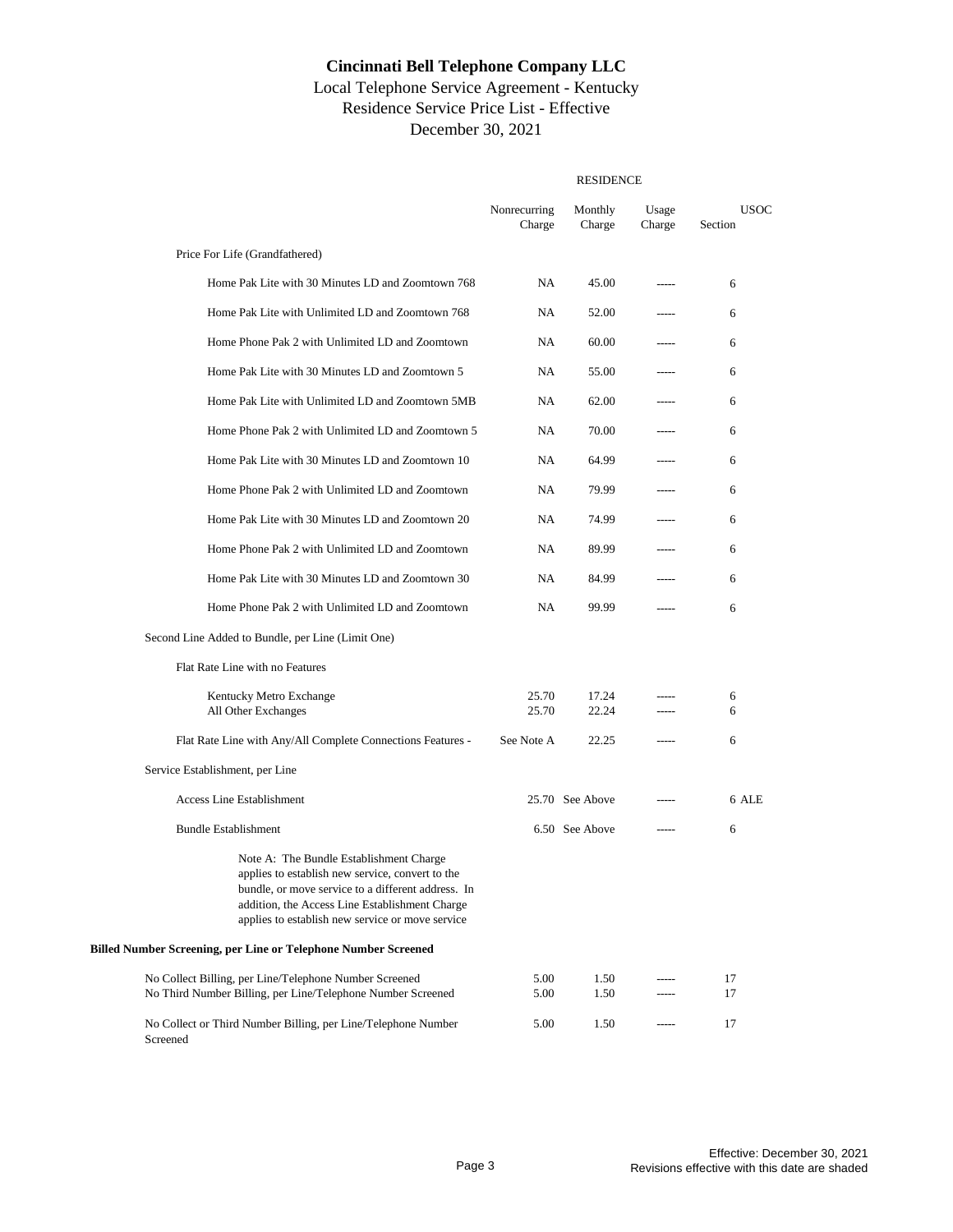#### Local Telephone Service Agreement - Kentucky Residence Service Price List - Effective December 30, 2021

|                                                                                                                              | <b>RESIDENCE</b>                                                                                                    |                   |                 |                        |  |
|------------------------------------------------------------------------------------------------------------------------------|---------------------------------------------------------------------------------------------------------------------|-------------------|-----------------|------------------------|--|
| <b>Call Blocking</b>                                                                                                         | Nonrecurring<br>Charge                                                                                              | Monthly<br>Charge | Usage<br>Charge | <b>USOC</b><br>Section |  |
| Customer-Requested Call Blocking, per Line                                                                                   | 11.80                                                                                                               |                   |                 | 16 CREXB               |  |
| Note: The nonrecurring charge is waived when establishing or moving service.<br><b>Change Billing Arrangements, per Line</b> | 12.25                                                                                                               |                   |                 | ALC                    |  |
| <b>Conference Service, Local</b>                                                                                             |                                                                                                                     |                   |                 |                        |  |
| First Three minutes or fraction thereof<br>Each Additional Minute or fraction thereof                                        |                                                                                                                     |                   | 0.55<br>0.11    | 17<br>17               |  |
|                                                                                                                              | Note: Prices apply to each exchange access line.                                                                    |                   |                 |                        |  |
| <b>Construction</b>                                                                                                          | Construction charges are determined on<br>an individual case basis depending on<br>the time and materials required. |                   |                 | 19                     |  |

#### **Custom Calling Services (Note)**

Note: Customers ordering multiple Custom Calling Services on the same line at the same time are billed only one nonrecurring charge. The billed nonrecurring charge will be the highest of the applicable nonrecurring charges.

| Anonymous Call Rejection (ACR), per Line             | 8.50                 | 5.00                 |                     | 5 NKB                   |
|------------------------------------------------------|----------------------|----------------------|---------------------|-------------------------|
| Anywhere Call Forwarding, per Line                   | 8.50                 | 6.00                 |                     | 5 HRM                   |
| Call Block (*60), per Line                           | 8.50                 | 5.00                 | ------              | 5 NSY                   |
| Call Forwarding, per Line                            |                      |                      |                     |                         |
| <b>Busy Line</b><br>Don't Answer<br>Variable         | 8.50<br>8.50<br>8.50 | 1.75<br>1.75<br>5.00 |                     | 5 EVB<br>5 EVD<br>5 ESM |
| Call Manager, per Line (Grandfathered)               | NA                   | 12.75                |                     | 5 NLUYN                 |
| Call Return (*69)                                    |                      |                      |                     |                         |
| Subscription (includes ACR), per line<br>Pay-per-use | 8.50<br>0.00         | 5.00<br>-----        | $- - - - -$<br>1.25 | 5 NSQ<br>5 NX8          |
| Call Tracing, pay-per-use                            | 6.50                 |                      | 1.50                | 5 NST                   |
| Call Transfer, per Line                              | 8.50                 | 5.00                 | -----               | 5 TFI                   |
| Call Waiting, per Line                               | 8.50                 | 6.60                 |                     | 5 ESX                   |
| Call Waiting Deluxe, per Line                        | 8.50                 | 7.00                 | ------              | 5 PKR                   |
| Caller ID (includes ACR)                             |                      |                      |                     |                         |
| Caller ID Number, per Line                           | 8.50                 | 7.00                 |                     | 5 NSD                   |
| Calling Name, per Line                               | 8.50                 | 8.00                 |                     | 5 NMP                   |
| Calling Name and Number, per Line                    | 8.50                 | 8.00                 |                     | 5 NNK                   |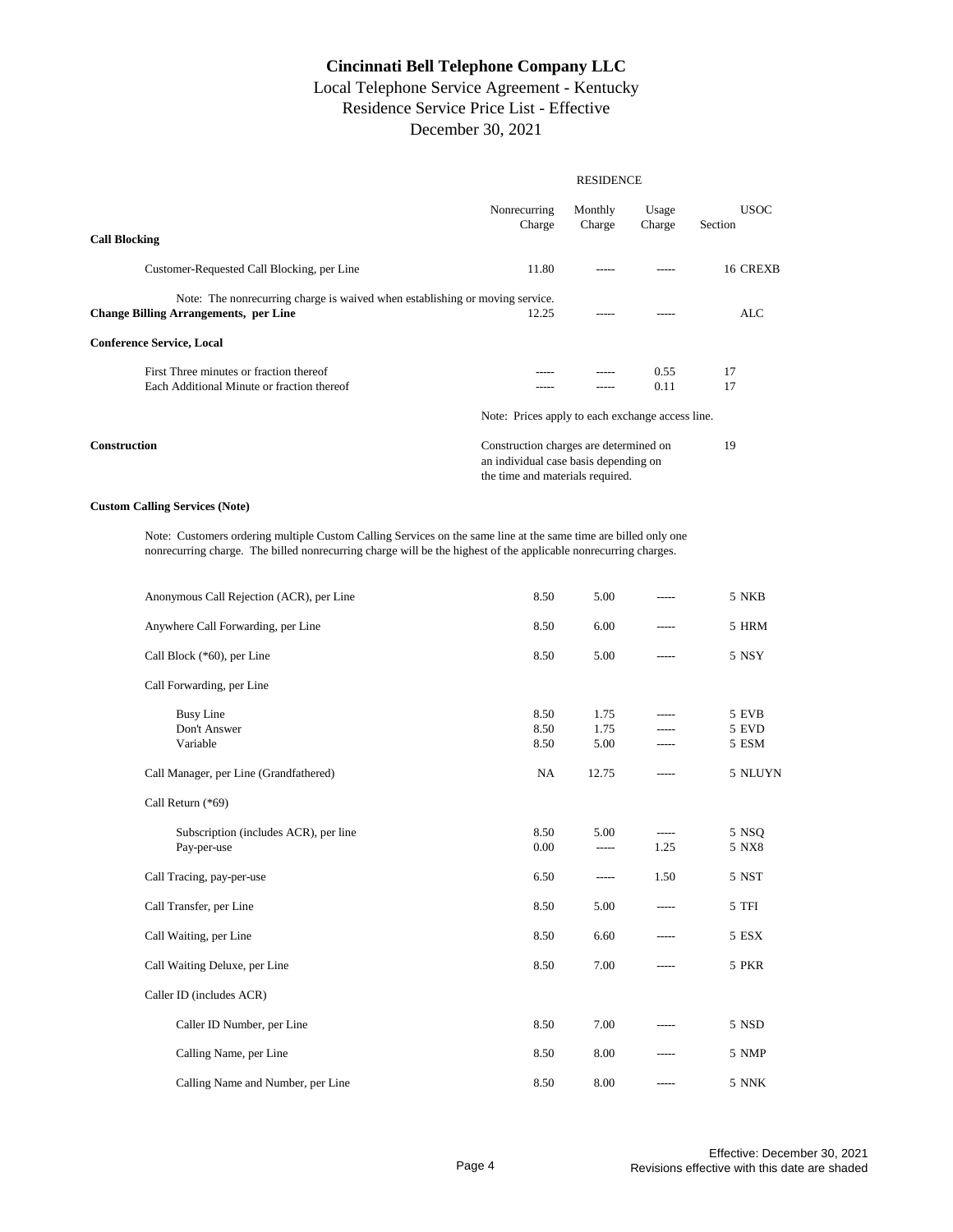# Local Telephone Service Agreement - Kentucky Residence Service Price List - Effective December 30, 2021

|                                                                           | <b>RESIDENCE</b>                    |                          |                          |                           |
|---------------------------------------------------------------------------|-------------------------------------|--------------------------|--------------------------|---------------------------|
|                                                                           | Nonrecurring<br>Charge              | Monthly<br>Charge        | Usage<br>Charge          | <b>USOC</b><br>Section    |
| Distinctive Ringing, per Dependent Directory Number (DN)<br>Subscribed To |                                     |                          |                          |                           |
| 1st Dependent DN<br>Per Additional Dependent DN                           | 8.50<br>8.50                        | 6.00<br>6.00             | $-$ ----<br>-----        | 5 RGG1B<br>5 RGG2D, RGG2E |
| Message Waiting Indicator, per Line                                       | 8.50                                | 0.25                     | -----                    | 5 MWN                     |
| Per Call Number Privacy, per Call                                         | 0.00                                | $\overline{\phantom{a}}$ | 0.00                     | 5                         |
|                                                                           | Note: Provided with telephone line. |                          |                          |                           |
| Per Line Number Privacy                                                   |                                     |                          |                          |                           |
| Per Non-published Line                                                    | 6.50                                | 0.00                     |                          | 5 NBA                     |
| All Lines Except Non-published, per Line                                  | 0.00                                | 1.00                     | -----                    | 5 NBJ                     |
| Priority Call, per Line                                                   | 8.50                                | 5.00                     | -----                    | 5 NSK                     |
| Priority Forward, per Line                                                | 8.50                                | 5.00                     | -----                    | 5 NCE                     |
| Quiet Time, per Line                                                      | 8.50                                | 5.00                     | -----                    | 5 D7T                     |
| <b>Repeat Dialing</b>                                                     |                                     |                          |                          |                           |
| Subscription, per Line                                                    | 8.50                                | 5.00                     | -----                    | 5 NSS                     |
| Pay-per-use                                                               | 0.00                                | $1 - 1 - 1 - 1 = 1$      | 1.25                     | 5 NX9                     |
| Reveal Privacy Management, per Line                                       | 8.50                                | 5.00                     | -----                    | 5 RVL                     |
| Speed Calling                                                             |                                     |                          |                          |                           |
| 8 number capacity, per line                                               | 8.50                                | 5.00                     | -----                    | 5 ESL                     |
| 30 number capacity, per line                                              | 8.50                                | 5.00                     | -----                    | 5 ESF                     |
| Talking Call Waiting, per Line                                            | 8.50                                | 4.00                     | -----                    | 5 TW1                     |
| Three Way Calling                                                         |                                     |                          |                          |                           |
| Subscription, per Line                                                    | 8.50                                | 5.00                     | $\overline{\phantom{a}}$ | 5 ESC                     |
| Pay-per-use                                                               | 0.00                                | $\overline{\phantom{a}}$ | 1.25                     | 5 HWE                     |
| Voice Mail Support Package, per Line                                      | 8.50                                | 1.75                     | ------                   | 5 NLR3M                   |
| <b>Directory/Listing Services</b>                                         |                                     |                          |                          |                           |
| <b>Additional Listing</b>                                                 |                                     |                          |                          |                           |
| Cellular Telephone, per Listing                                           | 12.37                               | 8.50                     |                          | 20 CLH                    |
| Residence Line, per Listing                                               | 12.37                               | 4.50                     | -----                    | 20 CLT                    |
| Pager, per Listing<br>Voice Messaging, per Listing                        | 12.37<br>12.37                      | 8.50<br>8.50             | -----                    | 20 PS6<br>20 VS5          |
| Extra Line Matter Furnished as Part of an Additional Listing,<br>per Line | 12.37                               | 4.50                     |                          | 20 Y6V                    |
| <b>Alternate Listing</b>                                                  |                                     |                          |                          |                           |
| Cellular Telephone, per listing                                           | 12.37                               | 8.50                     | -----                    | 20 FNA, LLT, or NSH       |
| Residence Line, per Listing                                               | 12.37                               | 4.50                     | -----                    | 20 FNA, LLT, or NSH       |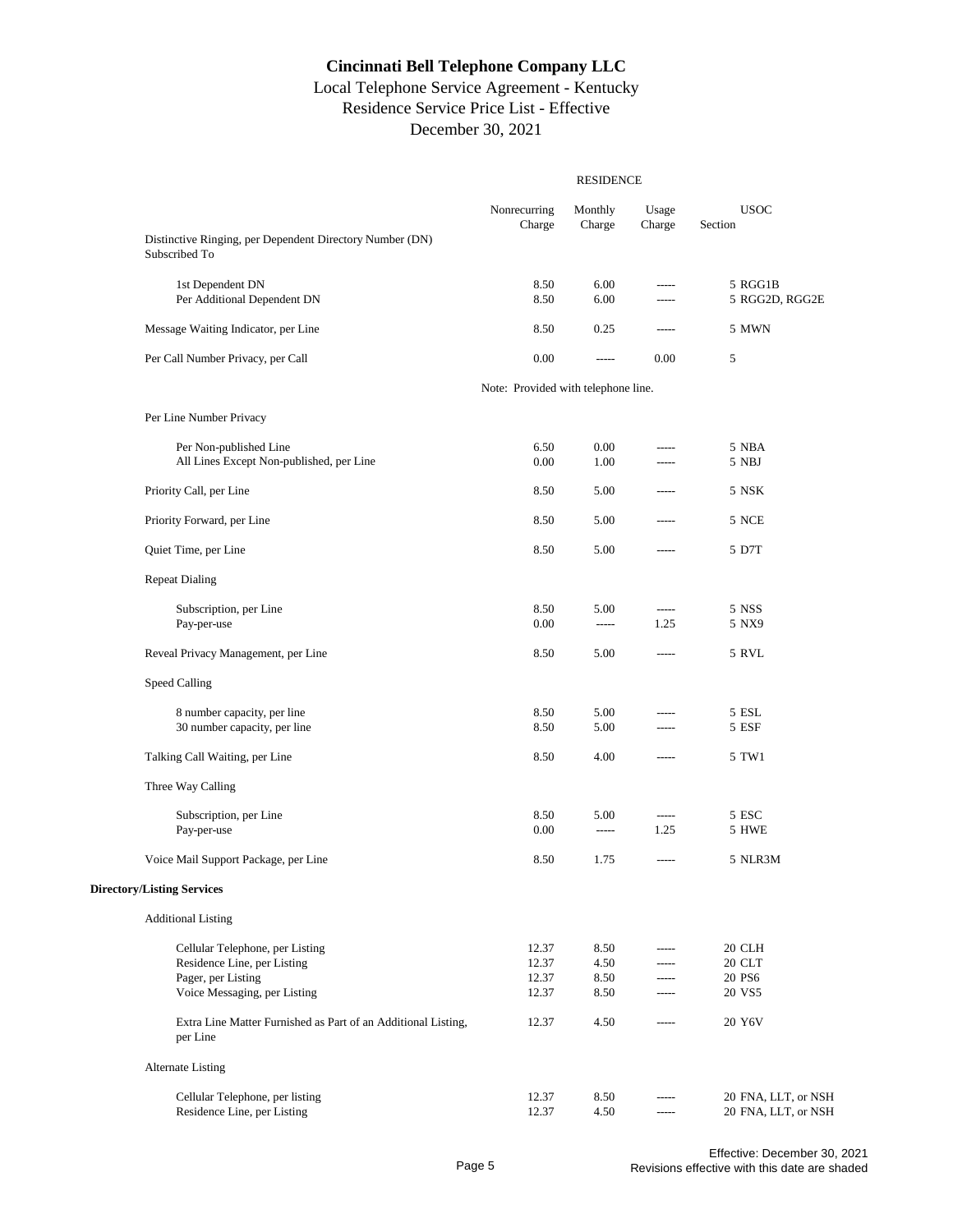# Local Telephone Service Agreement - Kentucky Residence Service Price List - Effective December 30, 2021

#### RESIDENCE

|                                                                       | Nonrecurring                                                                                        | Monthly      | Usage       | <b>USOC</b>                                                                                                            |
|-----------------------------------------------------------------------|-----------------------------------------------------------------------------------------------------|--------------|-------------|------------------------------------------------------------------------------------------------------------------------|
|                                                                       | Charge                                                                                              | Charge       | Charge      | Section                                                                                                                |
| Pager, per Listing                                                    | 12.37                                                                                               | 8.50         | -----       | 20 FNA, LLT, or NSH                                                                                                    |
| Residence Line, per Listing                                           | <b>NA</b>                                                                                           | NA           | $\cdots$    | 20 FNA, LLT, or NSH                                                                                                    |
| Voice Messaging, per Listing                                          | 12.37                                                                                               | 8.50         | -----       | 20 FNA, LLT, or NSH                                                                                                    |
| <b>Electronic Address Listings</b>                                    |                                                                                                     |              |             |                                                                                                                        |
| E-Mail Address, per Listing                                           | 12.37                                                                                               | 3.00         | $\cdots$    | 20                                                                                                                     |
| URL, per Listing                                                      | 12.37                                                                                               | 3.00         | $- - - - -$ | 20                                                                                                                     |
| E-Mail and URL, per Combined Listing                                  | 12.37                                                                                               | 6.00         | -----       | 20                                                                                                                     |
| Foreign Listing, per Listing                                          | 12.37                                                                                               | $4.50$ ----- |             | 20                                                                                                                     |
|                                                                       |                                                                                                     | thereafter.  |             | Note: Subscribers may pay the monthly charge as one payment<br>of \$48.00 due when service is established and annually |
| Logo Listing                                                          | 12.37                                                                                               | 4.00         | $\cdots$    | 20                                                                                                                     |
| Non-Address Service, per Line                                         | 12.37                                                                                               | 0.00         | -----       | 20 NP4                                                                                                                 |
| Non-List Service, per Line                                            | 12.37                                                                                               | 1.96         | -----       | <b>20 NLT</b>                                                                                                          |
| Non-Published Service, per Line                                       | 12.37                                                                                               | 7.99         | $---$       | <b>20 NPU</b>                                                                                                          |
| Primary Listing                                                       |                                                                                                     |              |             |                                                                                                                        |
| Listing Change, per Listing Changed                                   | 12.37                                                                                               | $- - - - -$  | $---$       | 20                                                                                                                     |
|                                                                       |                                                                                                     |              |             | Note: Charge does not apply if customer is converting from<br>non-published, non-address, or non-list service.         |
| Extra Line Matter Furnished as Part of a Primary Listing, per<br>Line | 12.37                                                                                               | 8.50         | -----       | 14 XLL                                                                                                                 |
| Secretarial Listings, per Listing                                     | 12.37                                                                                               | 3.50         | -----       | 14 9FK                                                                                                                 |
| <b>Dual Service, per Line</b>                                         | 25.00                                                                                               | -----        | -----       | 20                                                                                                                     |
| Note: Charge applies in addition to the monthly rate on both lines.   |                                                                                                     |              |             |                                                                                                                        |
| <b>Hunting, each Access Line</b>                                      | 8.50                                                                                                | 5.00         | $- - - - -$ | <b>20 HRK</b>                                                                                                          |
| <b>Intercept Services</b>                                             |                                                                                                     |              |             |                                                                                                                        |
| Basic Intercept Service, per Number                                   | 0.00                                                                                                | 0.00         |             | 17                                                                                                                     |
| Customized Message Intercept Service, per Number                      | 0.00                                                                                                | 8.15         | -----       | 17 PMA                                                                                                                 |
| Temporary Interception of Calls Service, per Number                   | 18.30                                                                                               | 19.10        | -----       | 17 TYS                                                                                                                 |
| <b>Late Payment Fee</b>                                               | 2.0% of the unpaid balance or \$13.95,<br>whichever is greater, for unpaid<br>balances over \$10.00 |              |             | 13                                                                                                                     |
| <b>Local Service Freeze</b>                                           | 0.00                                                                                                | 0.00         | $- - - - -$ | 17                                                                                                                     |
| Maintenance of Service Charge, per Visit                              | 48.00                                                                                               | $-----1$     | $- - - - -$ | 13 MSC                                                                                                                 |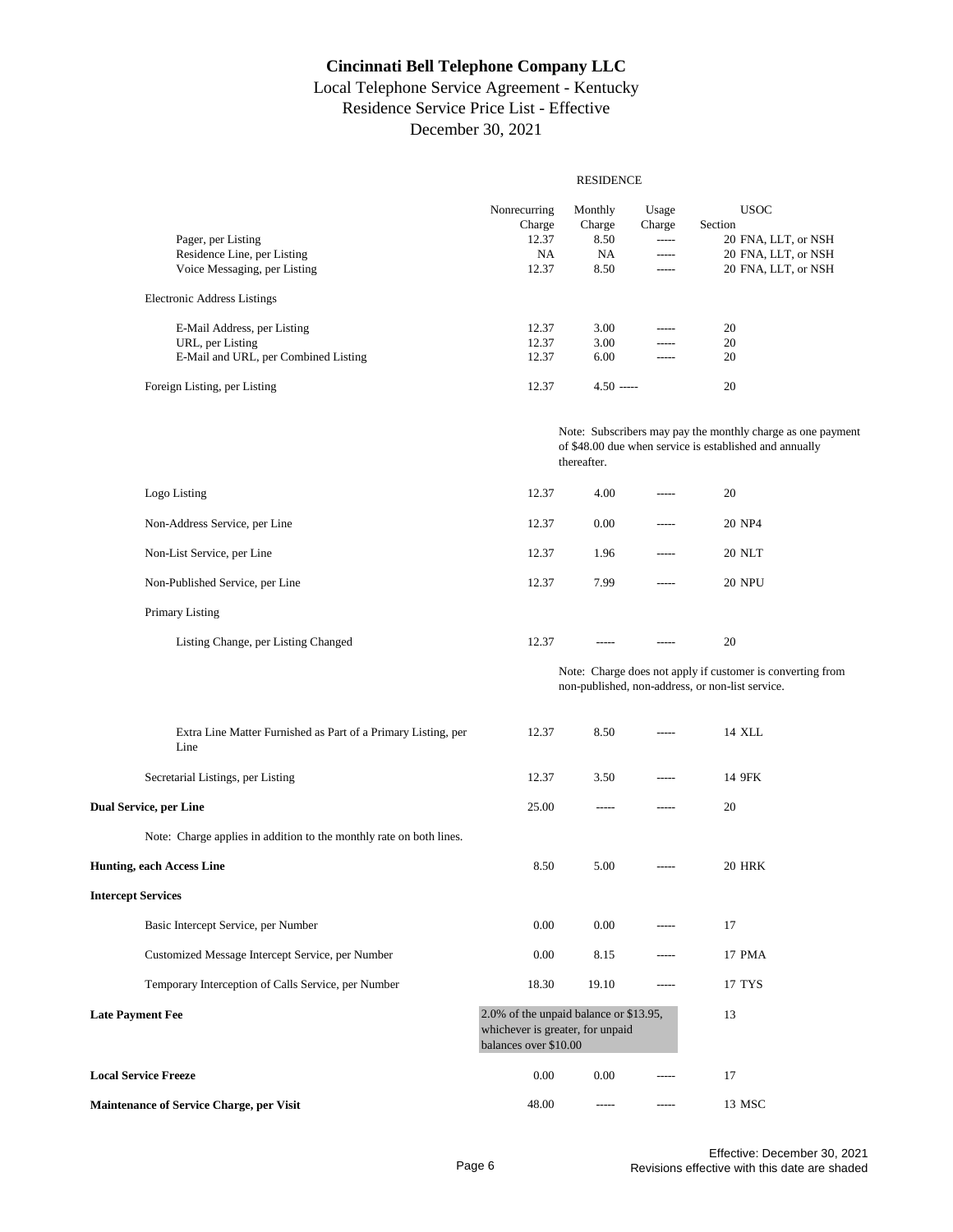#### Local Telephone Service Agreement - Kentucky Residence Service Price List - Effective December 30, 2021

| <b>RESIDENCE</b>       |                   |                 |                        |  |  |
|------------------------|-------------------|-----------------|------------------------|--|--|
| Nonrecurring<br>Charge | Monthly<br>Charge | Usage<br>Charge | <b>USOC</b><br>Section |  |  |
|                        |                   |                 |                        |  |  |
|                        |                   |                 |                        |  |  |
| -----                  | 4.99<br>4.99      | $- - - - -$     | 15<br>15               |  |  |
|                        |                   |                 |                        |  |  |
|                        | 4.99<br>4.99      | -----           | 15<br>15               |  |  |
|                        |                   |                 |                        |  |  |
|                        | 4.99<br>4.99      | $- - - - -$     | 15<br>15               |  |  |
|                        |                   |                 |                        |  |  |
|                        | 4.99<br>4.99      | -----           | 15<br>15               |  |  |
| 6.00                   | -----             |                 | 13                     |  |  |
| 45.00                  | 31.25             | $- - - - -$     | 17                     |  |  |
|                        |                   |                 |                        |  |  |

Note: The nonrecurring charge applies when establishing service or changing numbers that are part of the Remote Call Forwarding arrangement.

Note: Usage charges apply in addition to the monthly rate. The usage charges depend on the call type and locations of the stations on the call. The usage charge for local calls from the call forwarding location to the terminating station is \$0.05 per minute or fraction thereof.

| <b>Restoral of (Temporarily Denied) Service, per Line</b> |       |       |       |                 |
|-----------------------------------------------------------|-------|-------|-------|-----------------|
| Stand-alone acess line                                    | 18.30 | ----- |       |                 |
| Telephone bundles                                         | 49.99 | ----- |       |                 |
| Returned Check Charge, per check                          | 15.00 | ----- |       | 13 REK          |
| <b>Selective Call Acceptance</b>                          |       |       |       | SAG             |
| Selective Call Acceptance, per line                       | ----- | 1.00  | ----- | 17              |
| Service Establishment, per service                        | 45.00 |       |       | 17              |
| Subsequent Change, per service                            | 20.00 | ----- |       | 17              |
| Telephone Number Change, per Number Changed               | 12.25 | ----  |       | ALC             |
| <b>Toll Restriction per Line or Trunk</b>                 | 11.80 | 4.10  | ----- | <b>18 CREX3</b> |
| Vacation Service (Suspension of Service), per Account     | 18.30 |       |       | 17              |

Note: Monthly rate is 50% of the regular rate for the suspended service.

Shaded areas indicate revisions effective with the date noted on the price list.

Notes: NA = Not Available.